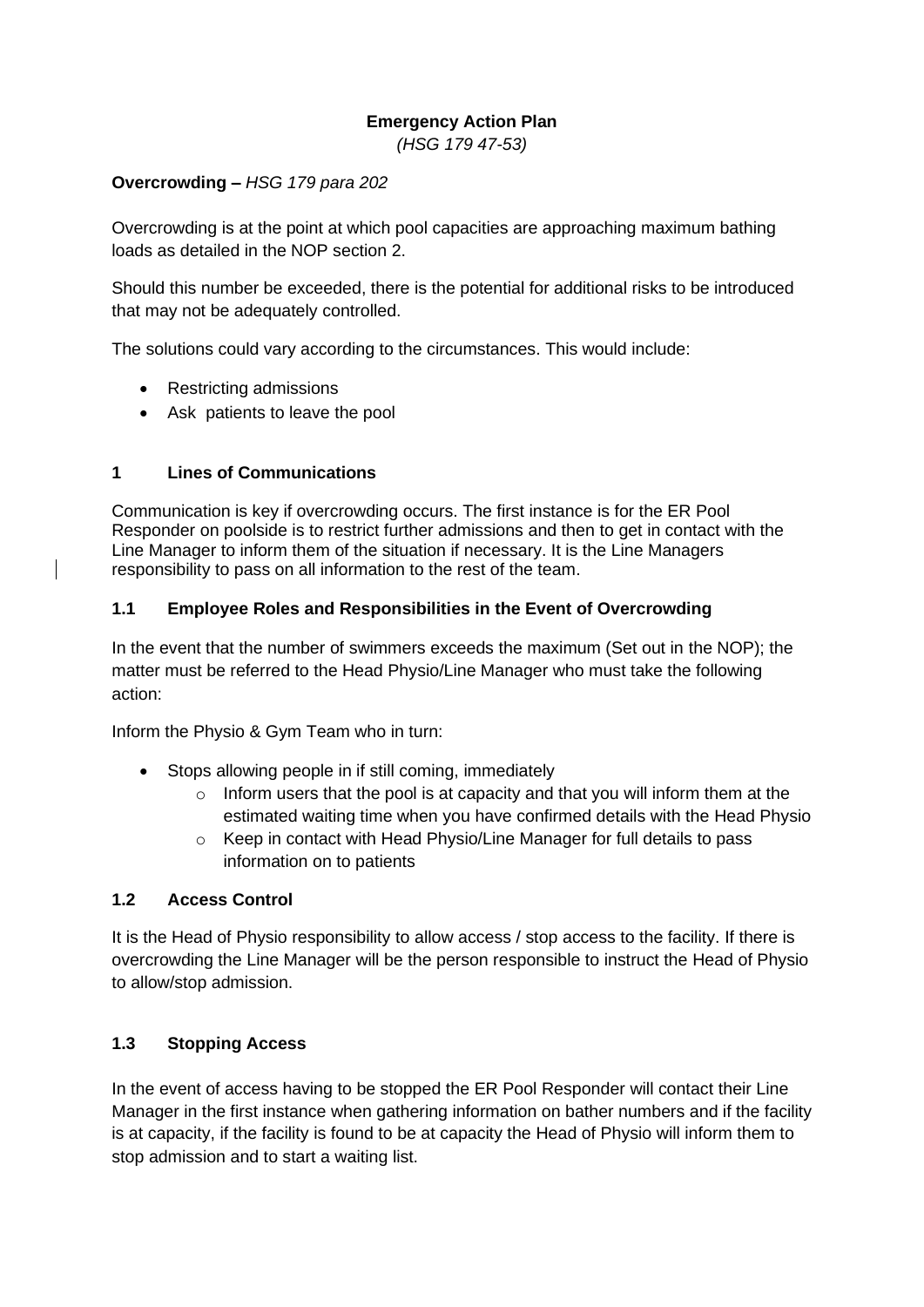It is the overall responsibility of the Head of Physio/Line manager to inform the team and keep them updated on access control.

# **1.4 Management of Numbers in Changing Rooms**

The changing rooms need to be checked before asking people to leave poolside to establish how many admissions.

Changing rooms will need to be managed if large numbers of customers leave the pool at the same time.

If possible filter the customers in to the changing area, small numbers at a time.

If there are large numbers in the changing rooms the Head Physio/Line Manager will make the decision whether or not to add a member of staff to police the area.

## **1.5 Emergency Action**

Emergency action will follow the guidelines set out in this documentation along with the guidelines set out by the STA Pool Responder Qualification.

## **1.6 Crowd Management**

Should the swimmer/s be asked to wait on poolside, the Head Physio/Line Manager must consider whether any measures need to be taken to ensure their safety when they have access to the water (e.g. supervision by a ER Pool Supervisor).

## **Disorderly Behaviour**

Employees and patients, who are potentially 'at risk' of either verbal or physical abuse, have a right to be assured that all action that is reasonably practicable, is being taken for their protection. To determine whether the potential for violence exists within the facility a risk assessment is to be done to establish who may be 'at risk'. See 'Risk Assessment folder'.

## **2 Action to Take for Disorderly Behaviour**

If a patient or member of the public becomes unruly or disorderly, initially approach the situation tactfully and diplomatically.

Try to avoid losing your temper or shouting. Be aware that abusive or offensive behaviour can lead to assault.

If a patient refuses to be pacified, call the Head Physio/ Line Manager immediately. If they are in the pool, clear other patients from the pool since your attention is being drawn away.

If the above have been attempted and the patient is still disorderly / unruly the police must be called.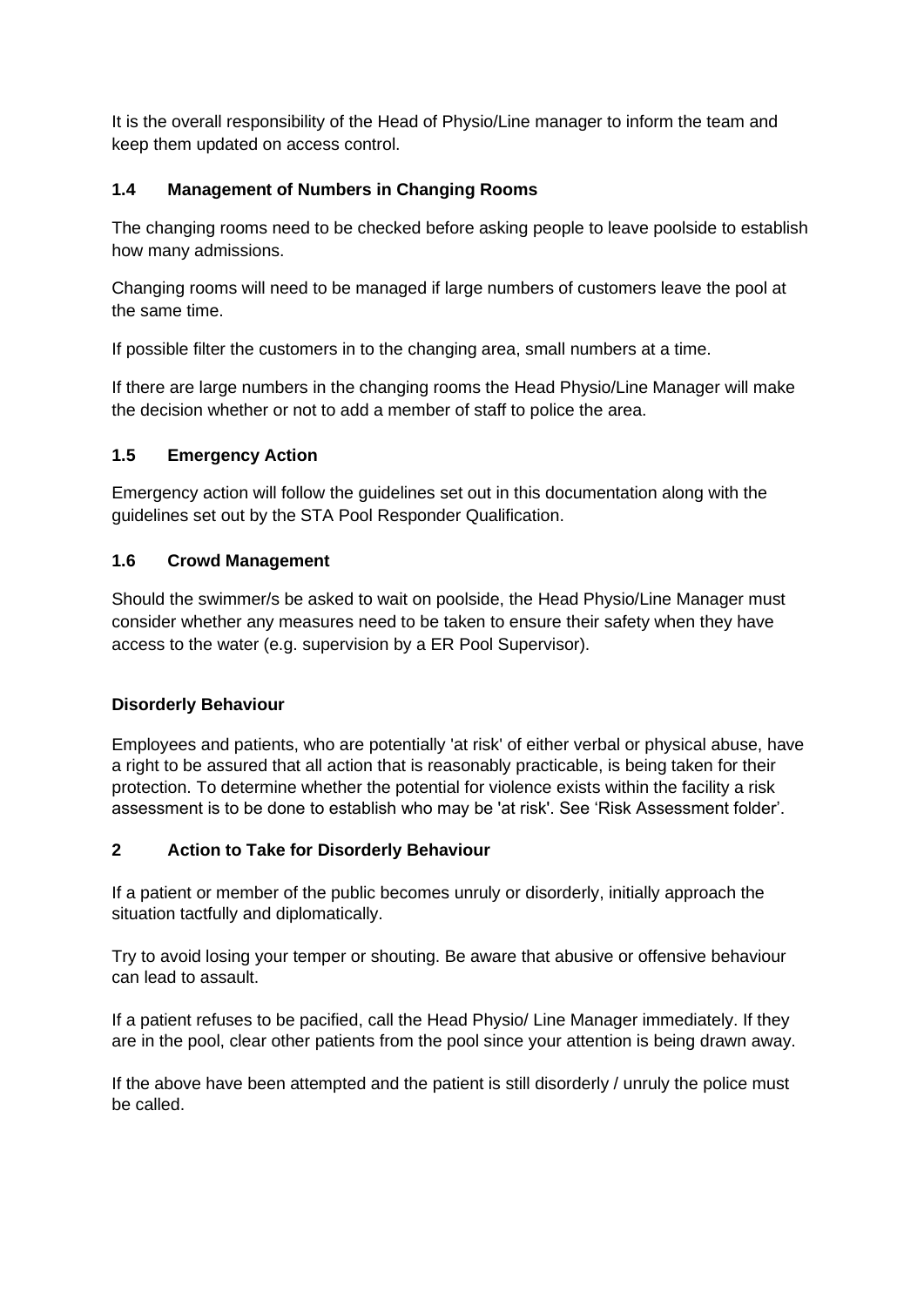# **2.1 Employee Roles and Responsibilities in the Event of Disorderly Behaviour**

Avoid situations where all the ER Pool responders are dealing with the situation unless the pool has been cleared. The person who was first on scene would be dealing with the event but the Head Physio/Line Manager would also need to be contacted.

# **2.2 Who to Contact Internally and Externally Should Disorderly Behaviour Occur**

The Head Physio should be contacted at the earliest stage. If the Head Physio is not available or the situation has worsened, then another member of the management team and/or the police must be contacted.

## **2.3 Physical Violence**

In the first instance physical violence from any member of staff is not accepted. If an employee is physically attacked by another employee or the public; the Head Physio / Line Manager should be contacted. Witness statements should be taken from anyone that saw the event along with the people involved. If the situation worsens to the extent of being uncontrollable the police should be called.

Please refer to PTC Workplace Policy & Stress Management Policy.

# **2.4 Threat of Violence**

Any threat of violence should be treated with the upmost importance. Follow the procedure in 2.

## **2.5 Violence to Employees**

Any violence to employees by employees or by anyone else is treated with the utmost importance. Follow the procedure in 2.

## **2.6 Sexual Assault**

A sexual assault has been committed when an individual engages in sexual activity without the explicit consent of the other individual involved. Sexual activity is any touching of a sexual or other intimate part of a person for the purpose of gratifying sexual desire of either party. This includes coerced touching of the attacker by the victim as well as the touching of the victim by the attacker, whether directly or through clothing.

As a member of employee you need to report this to your Head Physio/ Line Manager, if you would prefer you can contact another member of the management team regarding the matter. You also need to record the incident and keep records. Consider calling the police as sexual assault is a crime.

# **2.7 Child Protection**

See policy in NOP 4.4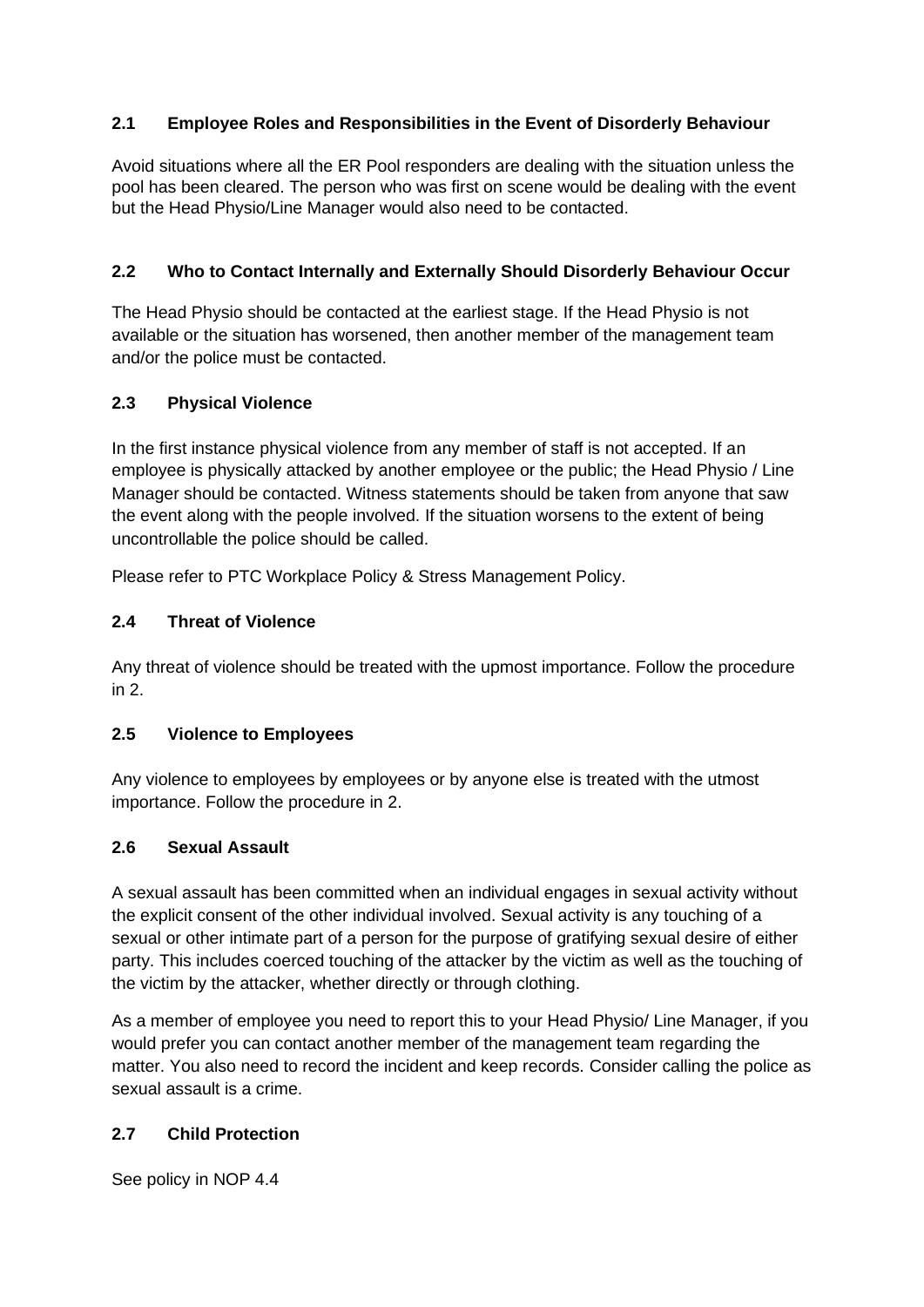# **2.8 Managing Victim, Friends and Relatives**

The Charity provides one off counselling or confidential support. But if necessary the charity can provide up to 6 sessions privately and if appropriate. Please contact the Head Physio / Head of HR for full details.

# **Lost Child**

# **3 Action to Take in the Building**

PTC Harrogate have a no child policy on site during their operating hours. External hires may have children on site and will provide PTC Harrogate with their own Lost Child procedure – see Brightwater Missing Persons policy (kept in purple folder with Gym Supervisor)

## **Lack of Water Clarity**

## **4 Lines of Communication**

Inform the Head Physio/Gym Supervisor/ Pool Plant Operators and/ or maintenance team and inform the rest of the team to suspend further admissions to the pool halls.

## **4.1 What Constitutes Poor Visibility?**

If the ER Pool responder cannot see the entirety of their zone. The standard test is for the ER Pool responder to stand at the shallow end ER Pool responder position and if he/she cannot see the whole of the bottom of the pool then this is construed to be poor visibility.

If the above test is unsuccessful the ER Pool responder should clear the pool straight away.

The fitness team should check if the Chemical balance is correct and in the extremities, below are the boundaries of the chemicals.

Chlorine: 0.8 – 3.5ppm Ph.: 7.2 – 7.8

## **4.2 Immediate Action if Visibility and Safety is Compromised**

Should the water clarity suddenly deteriorate, preventing the bottom to be clearly seen, immediately clear the pool. Inform the Gym Supervisor, maintenance team and Head Physio and suspend further admissions until the clarity improves sufficiently and a pool water quality test has been carried out. If you have reason to suspect deteriorating water quality, take a sample and carry out the set water testing procedures.

## **4.3 Pool Evacuation and or Closure**

The ER Pool responder(s) on duty will ask people to clear the pool. This will also get the attention of other members of staff within the facility who will come and assist. The Head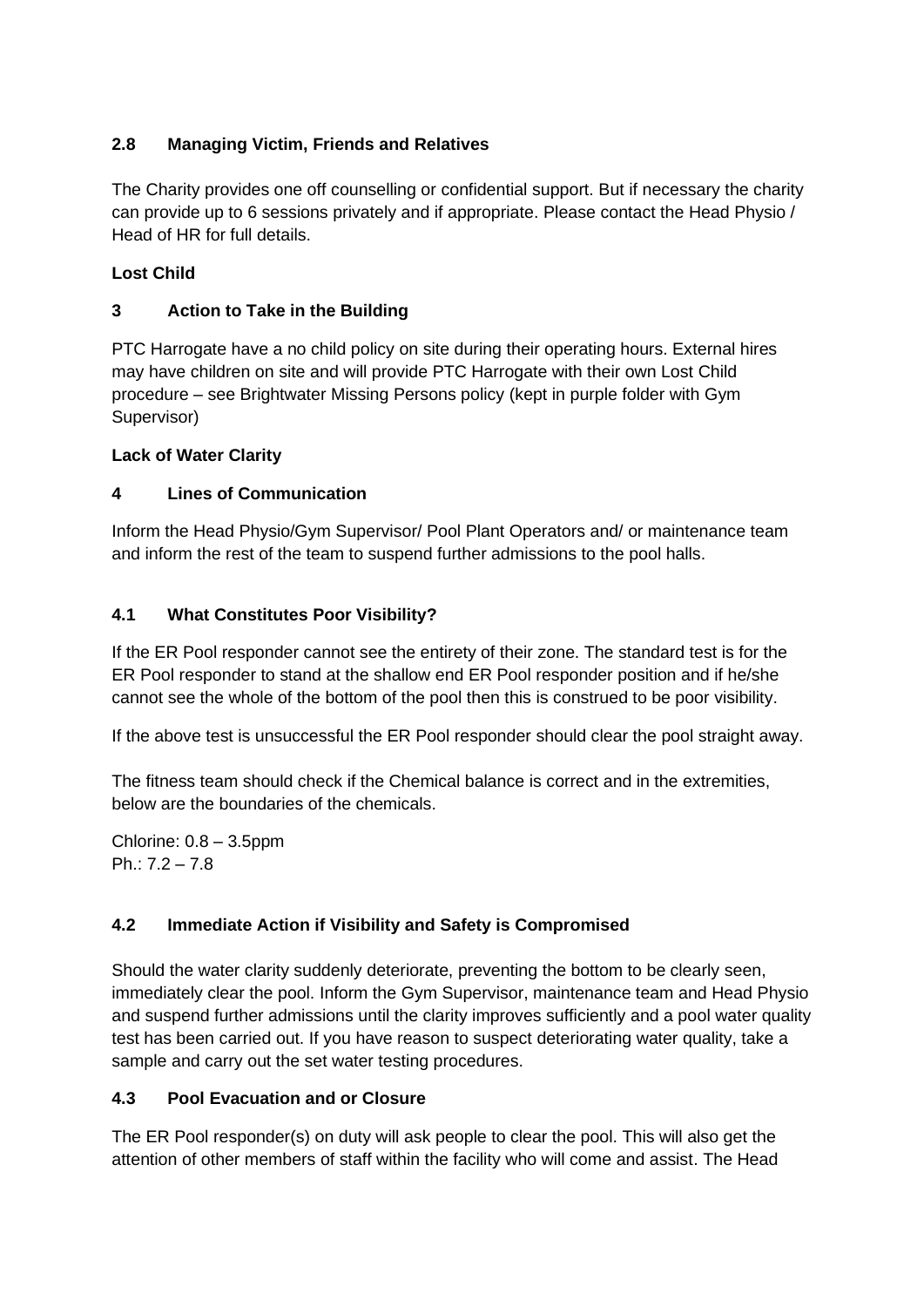Physio / Gym Supervisor has the final say on whether the pool is to be closed for a period.

# **Fire and Evacuation Procedure**

#### **5 How to Raise the Alarm**

6 x break glass points around the main pool, gym and physiotherapy department areas.

#### **5.1 Controlled Evacuation of Building**

See PTC Fire Policy

## **5.2 Evacuation of Bathers**

See PTC Fire Policy

**5.3 Assembly Point**

See PTC Fire Policy

**5.4 Managing Bathers (including accessible swimming requirements)** 

See PTC Fire Policy

**5.5 Contacting Emergency Services**

See PTC Fire Policy

## **5.6 Employee Roles and Responsibilities in the Event of a Fire or Building Evacuation**

See PTC Fire Policy & refer to e-learning

## **5.7 Personal Safety**

If there is a fire in the plant room **DO NOT ENTER**, wait for the Fire Brigade. There are a number of fire Extinguishers located around the building. Employees need to remember where they are and for what use:

Remember the Extinguisher Colour Code (all extinguishers are now RED with coloured squares): -

- Red + Red square = Water (use only on solid materials  $NEVER$  electrical)
- Red + Black Square = Carbon Dioxide (use on electrical fires)
	- o Leisure Pool Plant Room
	- o Leisure Pool Steps
	- o Hydrotherapy External Exit Door (Outside)
	- o Physio Dept Fire Exit Door
	- o Outside Physio Dept Doors
- Red + Blue Square = Dry Powder (use on electrical fires)
	- o Hydrotherapy External Exit Door (Outside)
- Red + Cream Square = Foam (use on chemical or oil fires)
	- o Outside Physio Dept Doors

## **5.8 Access and Arrival of Emergency Services**

See PTC Fire Policy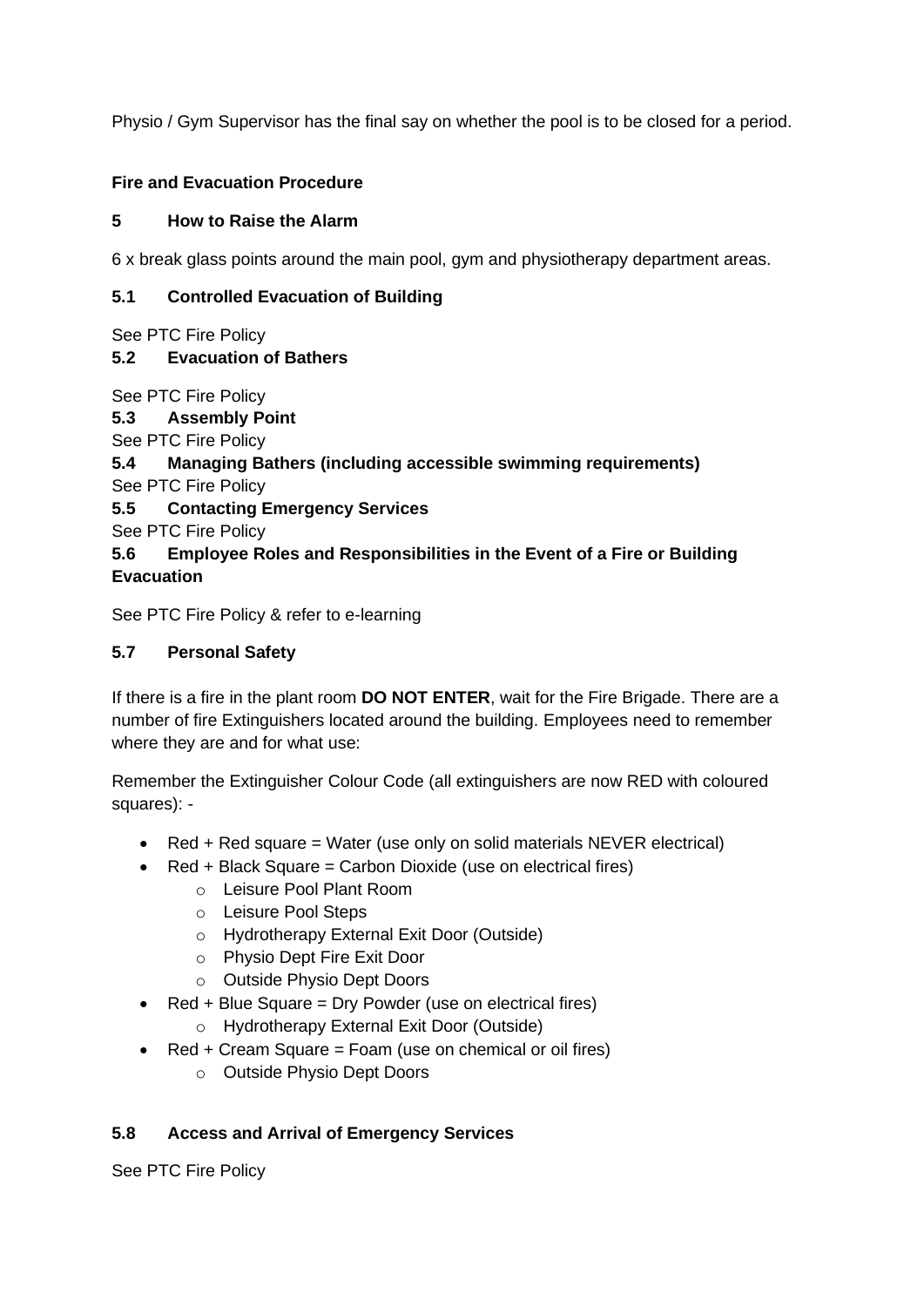#### **Bomb Threat & Firearms or Weapons Attack**

# **6 Action to Take if You are Alerted to a Bomb Threat**

- Contact the Head Physio & Centre Manager
- Put in place the evacuation procedure (refer to the Emergency Threat Procedure & E Learning)
- Employees to complete a building check but NOT to open or move any suspect packages
- Inform the emergency services
- Do not enter the building again until given the clear by the emergency services
- Once the building has been cleared, the Centre Manager will complete a RIDDOR form and make a written statement.
- Employees must not give statements to the media or members of the public
- Employees must not comment on any event on their own or others social media sites

# **6.1 Lines of Communication**

As soon as the alarm has been raised that we have a bomb threat the Head Physio / CEO/ Centre Manager must be told. The Head Physio / Line Manager will inform the whole team what to do and then phone the emergency services if this hasn't already been done by reception.

# **6.2 Evacuation Procedure**

The ER Pool responder(s) will clear the pool, lining them up next to the poolside fire exits. The ER Pool responder will also check the changing rooms once everyone is out of the pool – if there is a spare member of staff, they will do this check while the pool is being cleared.

On poolside and in the physio store cupboard there are foil blankets/flip flops & dressing gowns on to be handed out to patients when there is a full evacuation of swimmers.

The assembly point is in the car park clearly marked. If there is a risk of a bomb located within the car park or risk of further weapons attacks on customers such as using a vehicle on pedestrians the secondary assembly point is to be used, which is located outside Harrogate Spa Water Site.

If evacuation is NOT an option due to armed persons/vehicles externally, employees are to hide (with patients where possible) in an area with access locks where unauthorised persons cannot access; e.g. plantroom, poolstore, physio treatment rooms – see emergency threat procedure

# **6.3 Suspicious Packages Procedure**

Employees and patients are NOT to move or look in the package. The Evacuation procedure is to be followed and then the emergency services to be contacted.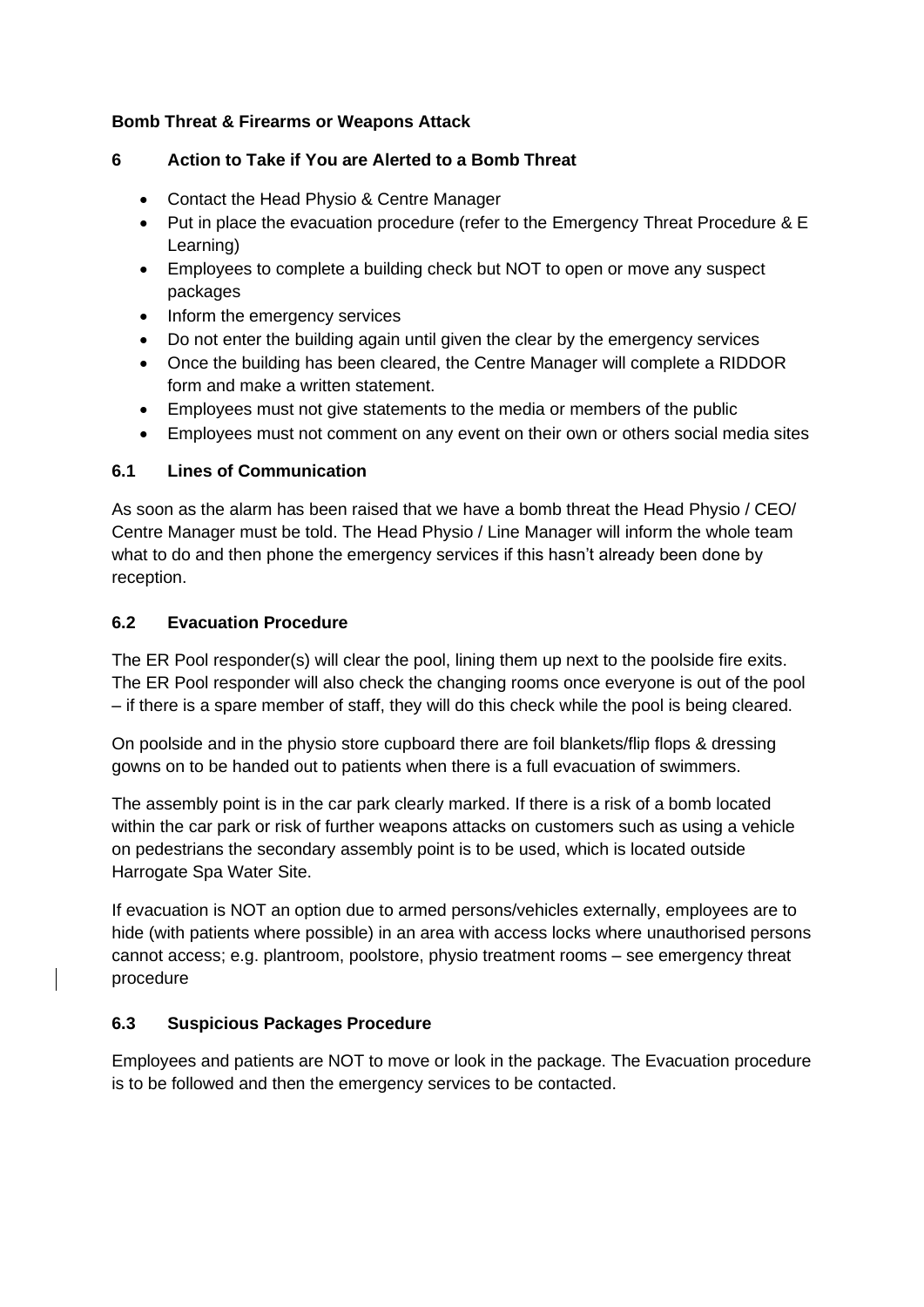# **6.4 Employee Roles and Responsibilities in the Event of a Bomb Threat**

ER Pool responder(s): Clear the pools and get ready to complete a full evacuation. Head Physio: Be in contact with staff members, complete a department check and be in touch with the centre Manager to contact emergency services

## **6.5 Who to Contact Internally and Externally Should a Bomb Threat be Received**

Inform the CEO & Centre Manager (or their deputy in their absence) of any emergency threat.

## **6.6 Access and Arrival of Emergency Services**

The Fire Officer / Police Officer should be met and briefed by the senior employee.

The senior employee will give the emergency services the emergency/fire box located in the reception area and give them as much information about the package/ building they require.

The emergency services will have full access to all areas of the facility.

#### **6.7 Firearms or Weapons Attack**

In the rare event of a firearms or weapons attack, the following is to be followed:

**RUN** to a place of safety. This is a far better option than to surrender or negotiate. If there is nowhere to go then…

**HIDE** – It's better to hide than to confront. Remember to turn your phone to silent and turn off vibrate, this includes walky-talkies. Barricade yourself in if you can. Then finally and only when it is safe to do so…

**TELL** the police by calling 999.

Remember your own safety comes first; complete the above steps before trying to help others out of the building or to hide inside. If you can run away safely, it means someone is available to inform the police. In these circumstances, employees can allow access to the plant rooms for exit route out of the plant room fire exit or for safe areas to hide.

## **Lighting/Power Failure**

## **7 Action to Take During the Day**

ER Pool responder(s) should clear the pool and changing rooms, moving customers to the exit doors and maintaining calm and order and then inform the Head Physio/Line Manager. The Head Physio/Line Manager has to check the pool(s) to see if all corners can be seen along with the whole of the bottom, from the normal ER Pool responder positions. If everything can be seen as normal, the Head Physio/Line Manager will decide whether another ER Pool responder is required to allow the patients back in.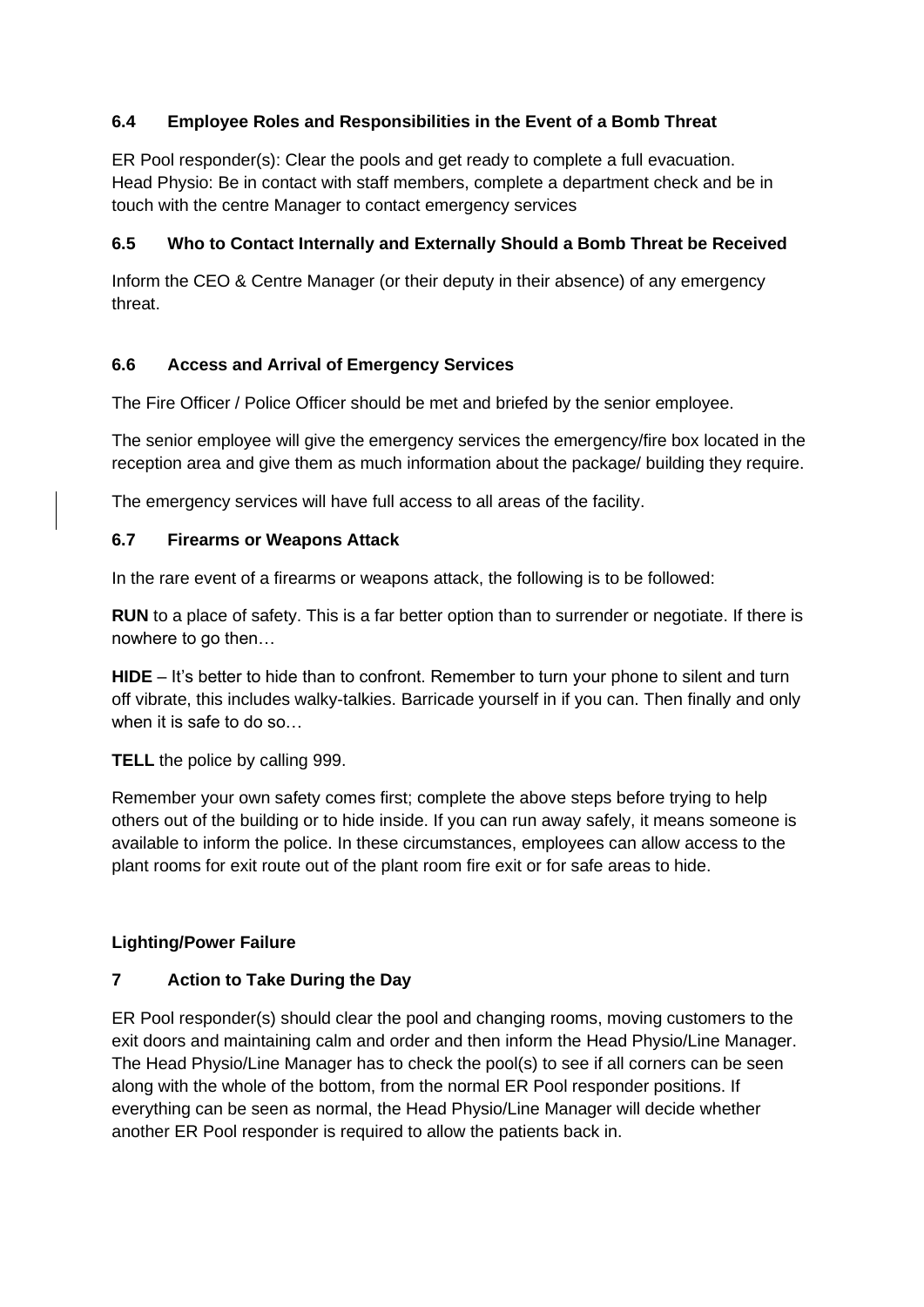If there are any areas that are not visible due to the lack of light the patients are not allowed back in until normal illumination is present.

# **7.1 Action to Take During the Night**

Same as above.

# **7.2 Controlled Closure**

The ER Pool responder(s) will clear the pool and get all patients to leave the area. Other employees will check and empty the changing rooms.

Other employees should clear the offices, fitness area, sports hall, spin studio, rehabilitation studio and sports hall toilets. Turn off any electrical appliance that you have been using.

## **7.3 Emergency Lighting**

In the event of a full power failure, emergency lighting will automatically come on. The pool emergency lights will stay on for a period of 12 hours minimum after a power failure. (This is tested every month internally and externally every 12 months.)

## **7.4 Contacting Energy Suppliers/Utility Companies**

Contact details of each supplier/Contractors used are within the fire/emergency box found in reception and in the out of hours PTC policy.

## **7.5 Management of Pool Plant Room Post Power Failure**

Following a power failure there is a risk of generation and emission of lethal chemicals into the pool and pool environment. The pool pumps must not be restarted with bathers in the pool. The area must be cleared and sealed off while pumps are restarted. The pool must be tested for appropriate chemical levels and bathers will only be readmitted once the pool plant operator declares it safe to do so.

## **Structural, Component or Equipment Failure**

## **8 Minor and Major Structural Failure**

In the event of a structural failure minor or major the Centre Manager/CEO must be contacted on site first. The Centre Manager/CEO will make the decision if the building is required to be evacuated.

Depending on the extent of the failure and where it is located within the facility it may be possible to close off the failed area, keeping other areas open for access to the patients without a higher risk to their health – this decision is down to the Centre Manager/CEO. If in any doubt the facility should be fully evacuated.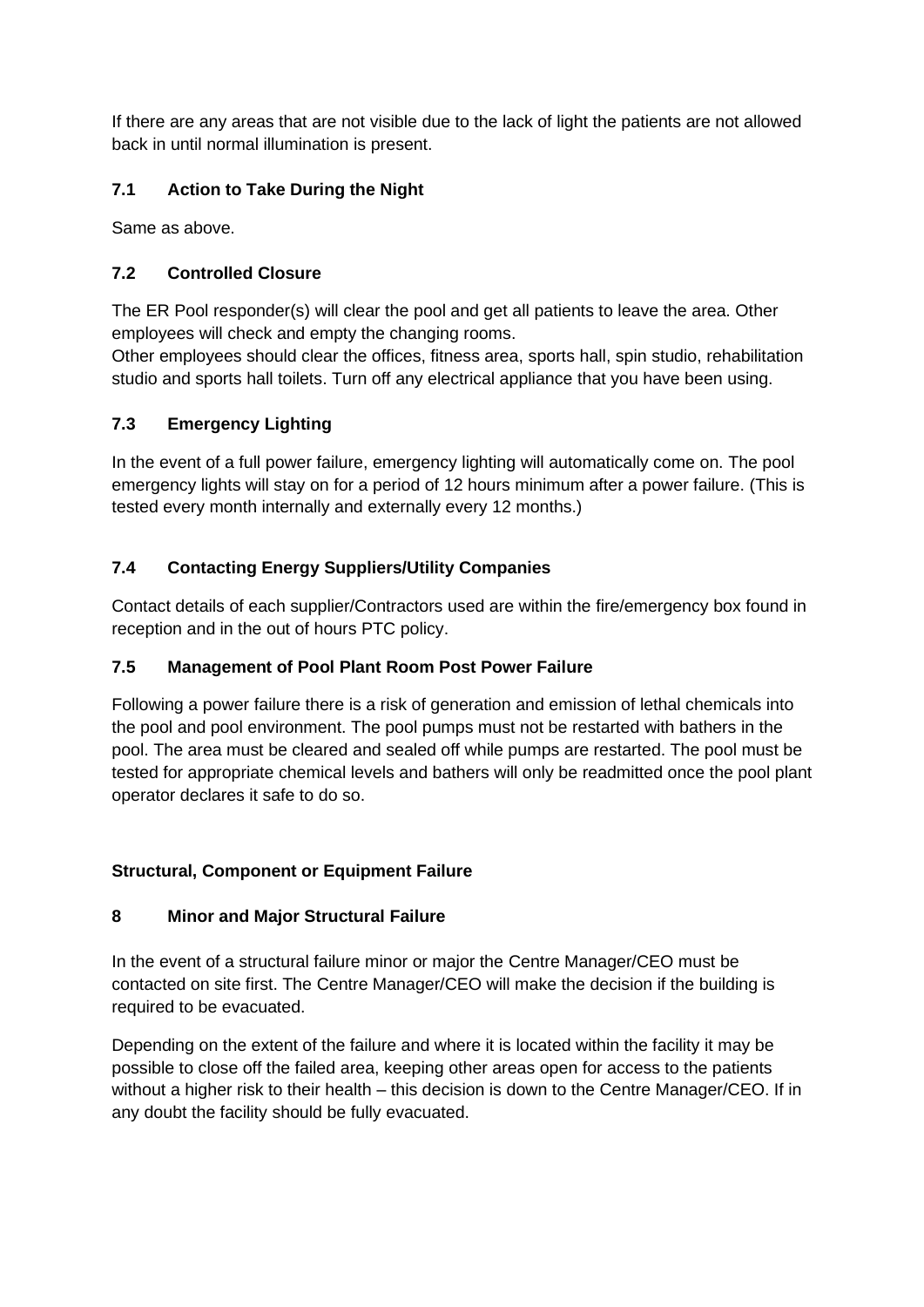#### **8.1 Evacuation Procedure**

Evacuation procedure is followed as in section 7.2. However if the area is affected by failure, customers should be evacuated by another direction.

#### **8.2 Lines of Communication**

The Head Physio should be contacted in the first stages of the failure if in the physiotherapy or gym areas. The Head Physio must then contact the Centre Manager and or CEO informing them what has happened and if the facility is required to close.

If any contractor's/emergency services need contacting it is the Centre Manager/ CEOs responsibility to do so.

## **Toxic Gas Emission and Contact with Chemicals**

Protective clothing should always be worn when handling chemicals.

In the event of leakage or major spillage, try to prevent chemicals mixing as other more harmful substances or gases can be produced. The most common incident involving chemicals at a swimming pool to reach national press are when bleach (sodium hypochlorite) and an acid mix together which produces chlorine gas. Both of these chemicals are used in the plant room and form the principal water quality treatment.

With any large spillage always refer to the data sheet. Data sheets for cleaning chemicals are displayed in the COSHH assessment sheets file in the Head Physio office & Nurses Surgery, and in the gym. Plant room chemical data sheets are displayed in the plant rooms and the appropriate places where the chemicals are stored and used.

Always follow the COSHH (Control of Substances Hazardous to Health) data sheets and familiarise yourselves with any chemical that you have not used before. Ensure that the right chemical is used for the right job. If in doubt, ask.

ALWAYS WEAR PROTECTIVE CLOTHING, FACE MASKS, GLOVES AND GOGGLES, particularly when handling sodium hypochlorite, sodium bisulphate or any strong cleaning chemicals. Each COSHH data sheet will inform you of what PPE you should be wearing.

ONLY AUTHORISED PERSONS TO ENTER THE PLANT ROOM.

NEVER MIX CHEMICALS.

ALWAYS READ LABELS.

ALWAYS RINSE BUCKETS.

ALWAYS KEEP CHEMICALS IN LOCKED STORES.

ALWAYS FOLLOW THE INSTRUCTIONS.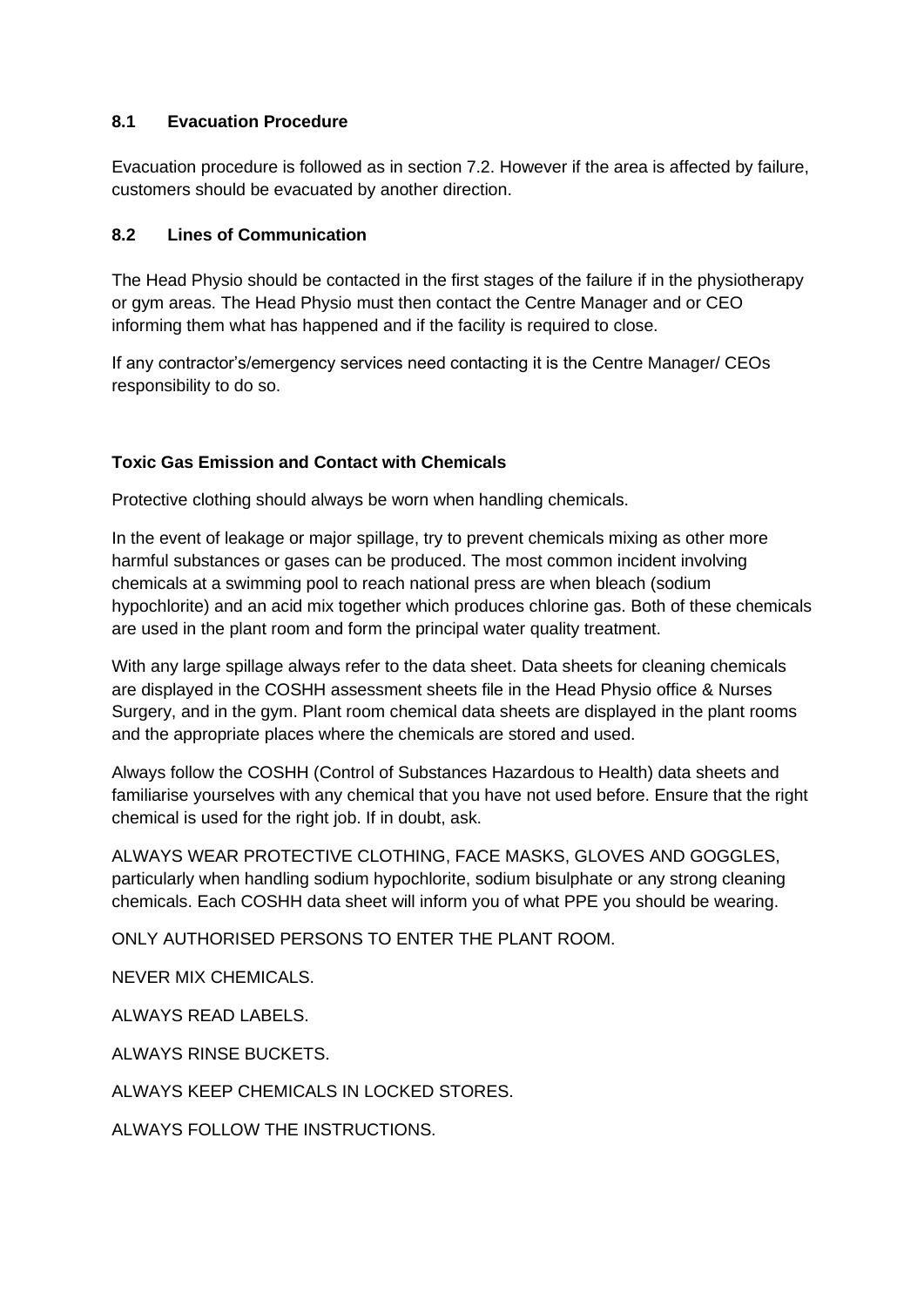## **Natural Gas Leak**

Should a leak be detected or a need to isolate the incoming supply of natural gas to the boilers the following emergency shut off points can be used:

- Location of the Emergency cut off button is in the emergency box in reception
- Location of the Emergency shut off valve is in the emergency box in reception
- Think about evacuating the building and car park if necessary or by the advice of the gas board and emergency services.

#### **9 Evacuation Procedure**

ALWAYS CONSIDER EVACUATING THE BUILDING - Follow procedure in 7.2

#### **9.1 Lines of Communication**

The Head Physio/ Line Manager/Centre Manager/Maintenance should be contacted in the first stages, the emergency box located in reception has all of the relevant information in it.

#### **9.2 Information Required for Emergency Services**

All information that the emergency services may require is in the Emergency Box located in the reception area on the shelf above the photocopier.

#### **9.3 Access and Arrival of Emergency Services**

The Fire Officer / Police officer should be met and briefed by the senior employee.

The senior employee will give the emergency services the emergency box located in the reception area and give them as much information about the package/ building they require.

The emergency services will have full access to all areas of the facility.

## **Serious Injury to a Member of Public/Patient**

#### **10 Raising the Alarm and Lines of Communication**

All physiotherapy and gym team members are trained to the RLSS/STA Pool ER Responder Qualification, employees are trained to press the pool alarm to get assistance from the rest of the team.

If an aquaboard evacuation is needed in hydrotherapy it maybe required that a team member will need to be a 'runner' to collect other qualified team members from the Spin Studio & the Rehab Studio to ensure the correct responder ratio, this may also involve calling the ER Pool Responder from Room 74 (Virtual Treating Room ext 2154)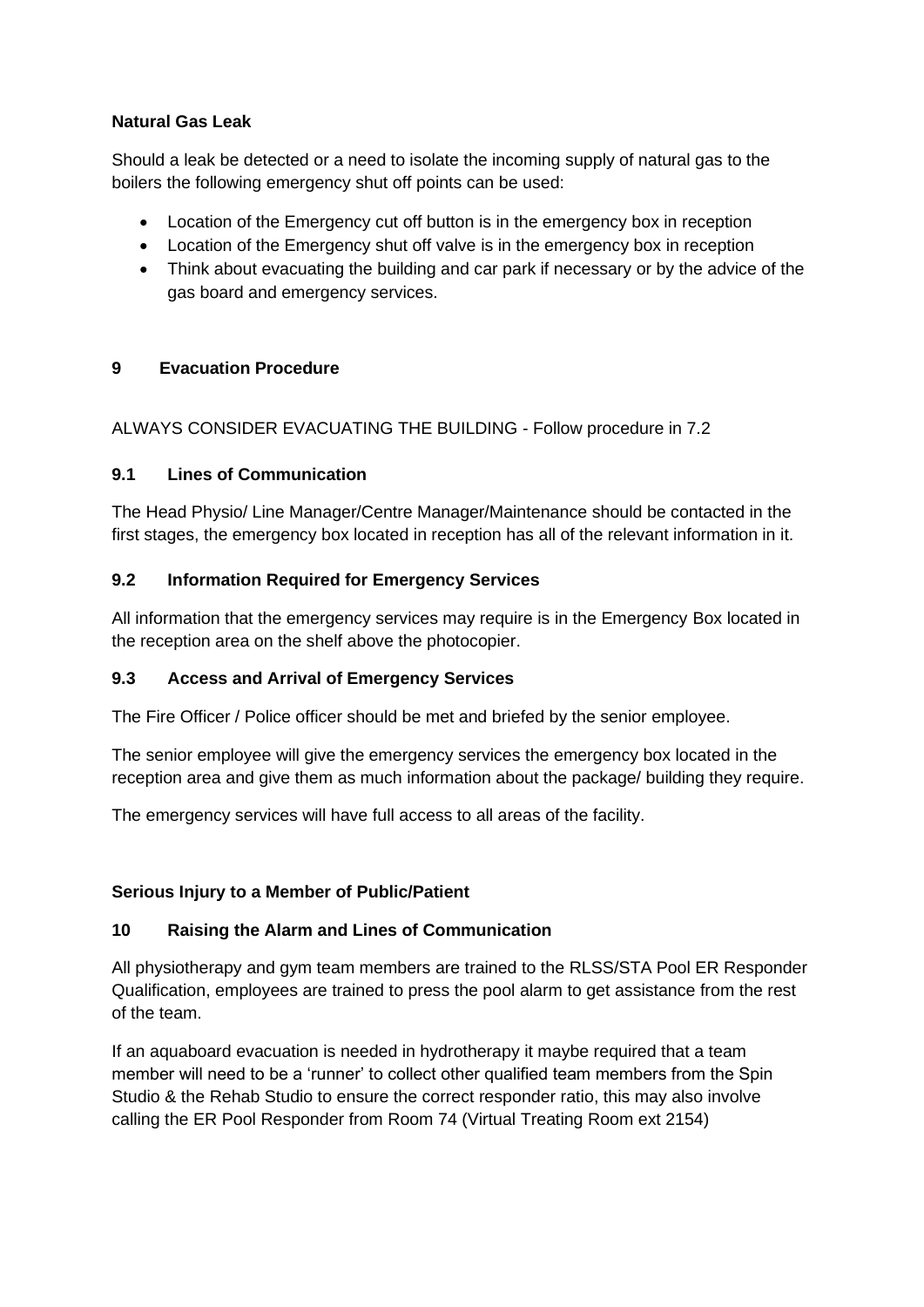#### **10.1 Action**

Any Aquatic rescues are to be made in accordance to the guidelines set out in the RLSS/STA Pool ER Pool Responder Qualification.

#### **10.2 Casualty Management**

When dealing with a casualty who's breathing is absent/not normal remember the Chain of Survival:

## **EARLY RECOGNITION – EARLY CPR – EARLY DEFIB – POST RESUSCITATION CARE**

For all other casualties follow the Principles of First Aid:

Preserve Life Alleviate Suffering Prevent Deterioration Promote Recovery

## **10.3 Each Person's Role**

The person who discovered the casualty and or rescued the casualty will be the sole person in charge. This person will give job roles to the rest of the team who are there to help, for example: Another team member to call emergency services, ER Pool Responder team to clear pool in to changing rooms/ get AED/ help with any first aid and or CPR.

#### **10.4 Emergency Equipment Available**

As detailed in NOP Section 9.4

#### **10.5 Access and Arrival of Emergency Services**

The emergency services should be met and briefed by a member of staff. They should be instructed to attend via Lascelles Road and come through the small gate and onto site, in through the Physiotherapy Fire Escape Door and then to poolside, gym, sports hall etc.

What3Words for the ambulance to locate the Lascelles Road gate is:

#### **sheep.report.person**.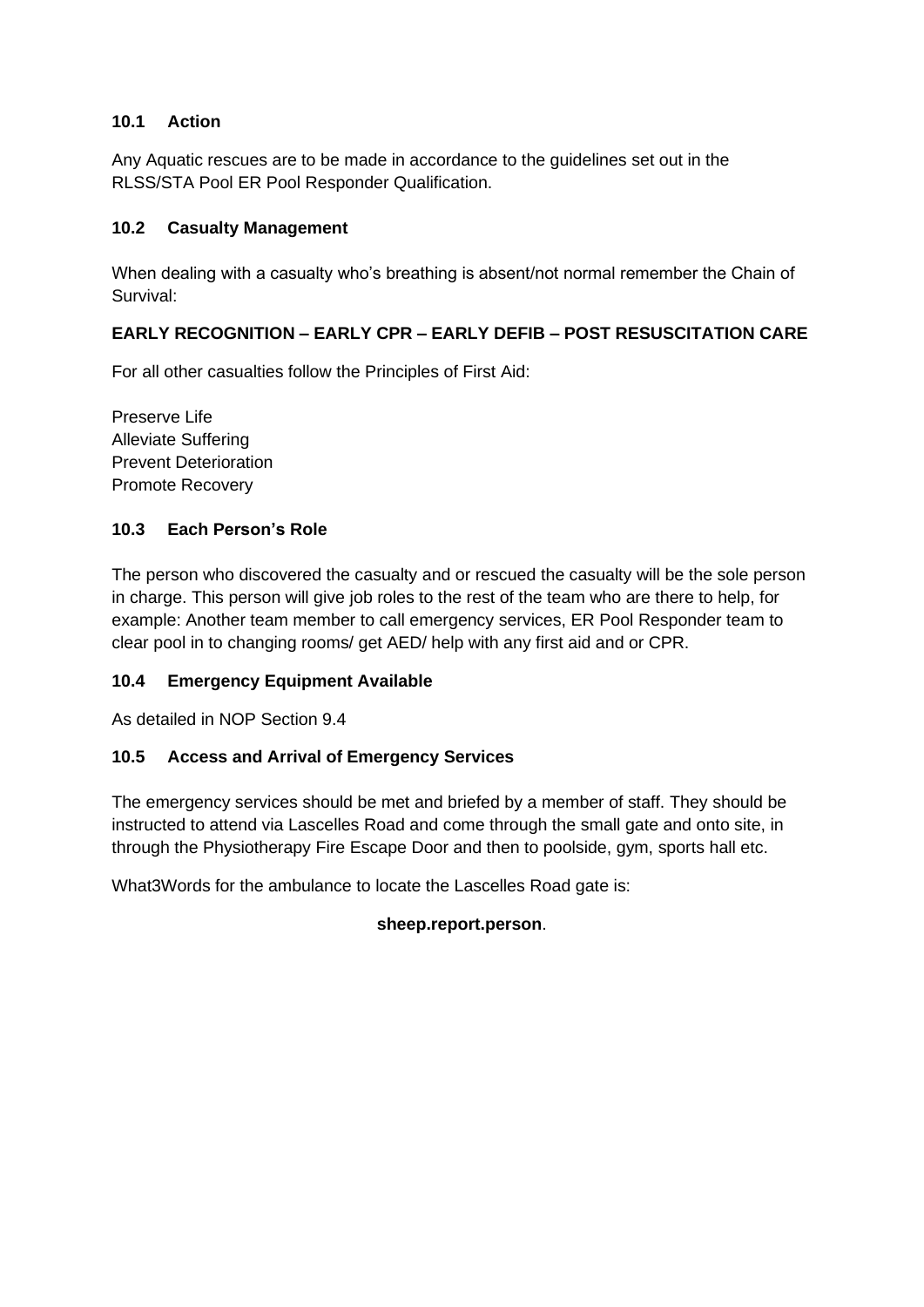# **Discovery of Casualty in the Water and Dealing with Spinal Injuries**

Preserve life comes first. If the casualty is not breathing and requires CPR perform this as you would do normally.

Care here may make the difference between saving their life and/or the use of their limbs

## **11 Lines of Communication and Raising the Alarm During a Poolside Emergency**

On discovery of a casualty in the water and the ER Pool Responder having to enter the water they must do the following:

Shout "ER POOL RESPONDER GOING IN, CLEAR THE POOL" and then press the drowning alarm before entering the water to clear the pool and attract the attention of other team members and the patients.

In the case of a spinal injury shout and press the drowning alarm to attract attention of other team members. Shout "SUSPECTED SPINAL – DEMONSTRATE WHAT THE INJURY IS BY TAPPING THE BACK OF THE NECK - MOVE SLOWLY TO THE SIDE – ER POOL RESPONDER GOING IN – PRESS DROWN ALARM" and enter the water with extreme care.

Leisure Pool - [PXB User Manual](file:///E:/PXB%20User%20Manual.pdf) – Referenced throughout this section. (See Appendix 1)

Hydrotherapy Pool – Aquaboard User Manual – Referenced throughout this section. (See Appendix 2)

## **11.1 Action Upon Seeing a Casualty(s) in the Water**

As above to raise the alarm and then the following:

- 1. Apply the appropriate method for turning and/or towing the casualty and take them to a comfortable depth of water in which to stabilise them.
- 2. Ask the casualty 'Are you alright?' if the casualty responds; full PXB extraction is to take place. If there is no response from the casualty a full breathing check needs to be carried out as soon as possible, use the PXB as trained for a replacement to the horizontal lift/manual lift. See appendix 1.1. If casualty is found not to be breathing once on poolside, normal Spinal CPR is to take place.
- 3. See 12.4 Actions by supporting team for further details.

**It is important to remember that it is the breathing of a casualty that is more important than a spinal injury, but extreme care must be taken at all times.**

## **11.2 Landing Bathers and Areas – Main Pool**

The landing of the casualty is to be made at the best location for the casualty. If the casualty is unconscious and has not responded when asked then the landing will take place at the nearest wall, with the PXB used by the manual lift method – appendix 1.1. If there is a response from the casualty, the casualty is to be towed to the nearest wall where the PXB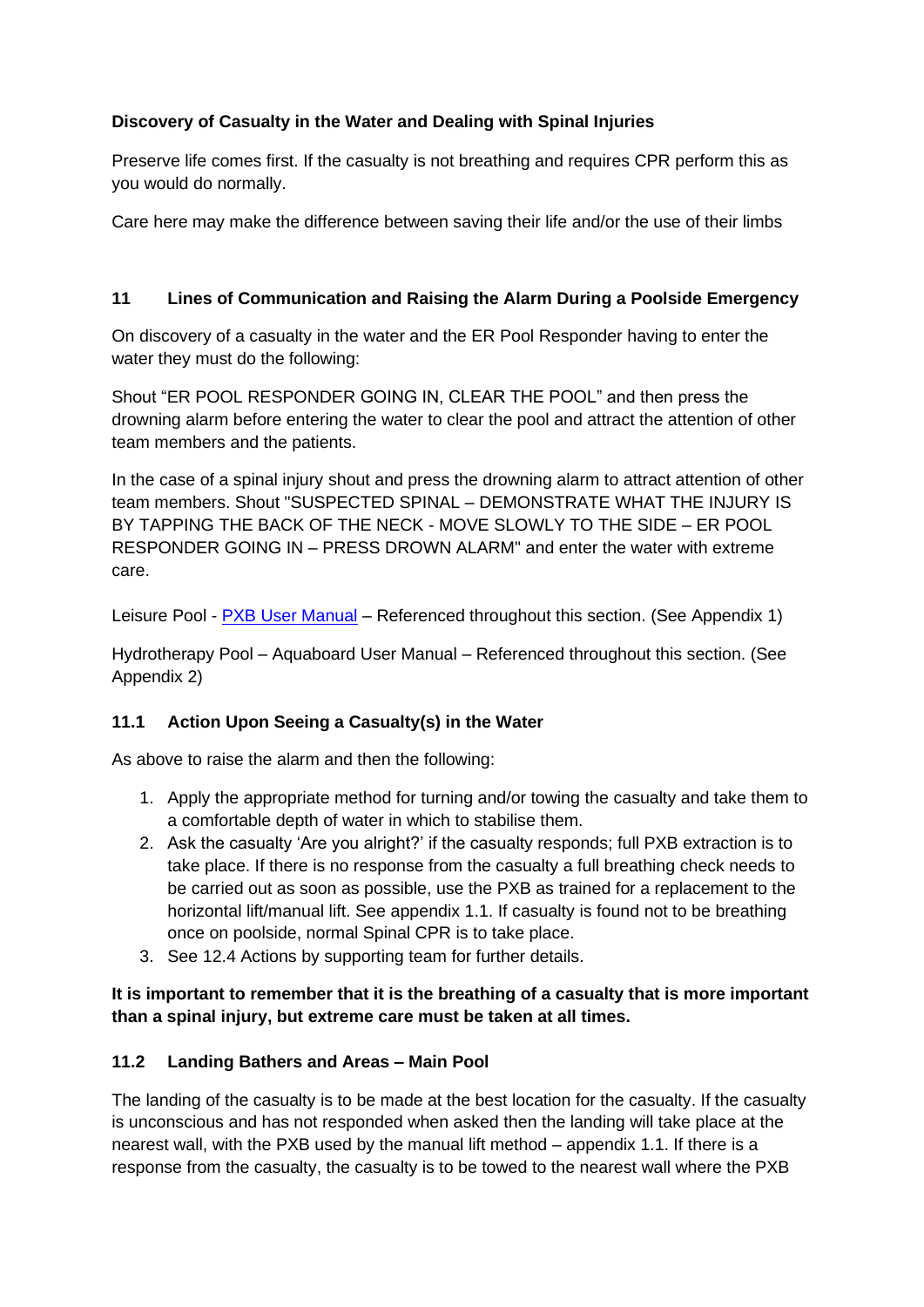will be used in its entirety see appendix 1.1. If it is safe the casualty is well enough can exit the pool via the steps near the shower area. The ER Pool Responder must assess the situation and choose the appropriate landing area in accordance to their RLSS/STA and induction training.

# **11.2.1 Landing of Bathers and Areas – Hydro Pool**

The landing of the casualty is to be made at the best location for the casualty. If the casualty is unconscious and has not responded when asked then the landing will take place at the wall nearest the main changing rooms with the widest section to land on, using the Aquaboard method – (Reference Aquaboard Manual Appendix 2 – Section 3 p9-11). If there is a response from the casualty, the casualty is to be towed to the shallow water to the pool hoist if the casualty can tolerate sitting, or if possible to escorted to the steps to walk out self aided, if neither of these can be used then the casualty will need to go onto the Aquaboard to be safely evacuated, the landing will take place at the wall nearest the main changing rooms with the widest section to land on, using the Aquaboard method – (Reference Aquaboard Manual Appendix 2 – Section 3 p9-11). The ER Pool Responder must assess the situation and choose the appropriate landing area in accordance to their RLSS/STA and induction training.

# **11.3 Methods and Lines of Communication**

To be run along the procedures in the ER Pool training.

# **11.4 Actions by Supporting Team**

## **Leisure Pool**

When using the PXB three qualified ER Pool Responders will be required. While ER Pool Responder One is completing the correct turn/tow ER Pool Responder two and three are to prep the PXB – see appendix 1.1.

If ER Pool Responder one completed a vice grip trawl, ER Pool Responder two submerges the PXB – appendix 1.1. Pool Responder one trawls casualty straight on to the PXB board. For full details on restraining the casualty and for extracting see section 5.5 PXB user manual and appendix 1.1.

If the casualty was turned via a head splint ER Pool Responder one who completed the turn will stay in the grip until help arrives. ER Pool Responder two will apply the vice grip as the shallow water method. ER Pool Responder three will have collected the PXB and undone all strapping, placing board in the water and lying on the anchor mat to secure its position.

ER Pool Responder two will trawl the casualty onto the PXB, whilst ER Pool Responder One has control of the foot end of the PXB.

Once casualty is in position on the board, ER Pool Responder three will take control of the casualty's head, whilst ER Pool Responder two applies the green strap. (Please refer to section 5.5 of the PXB Manual)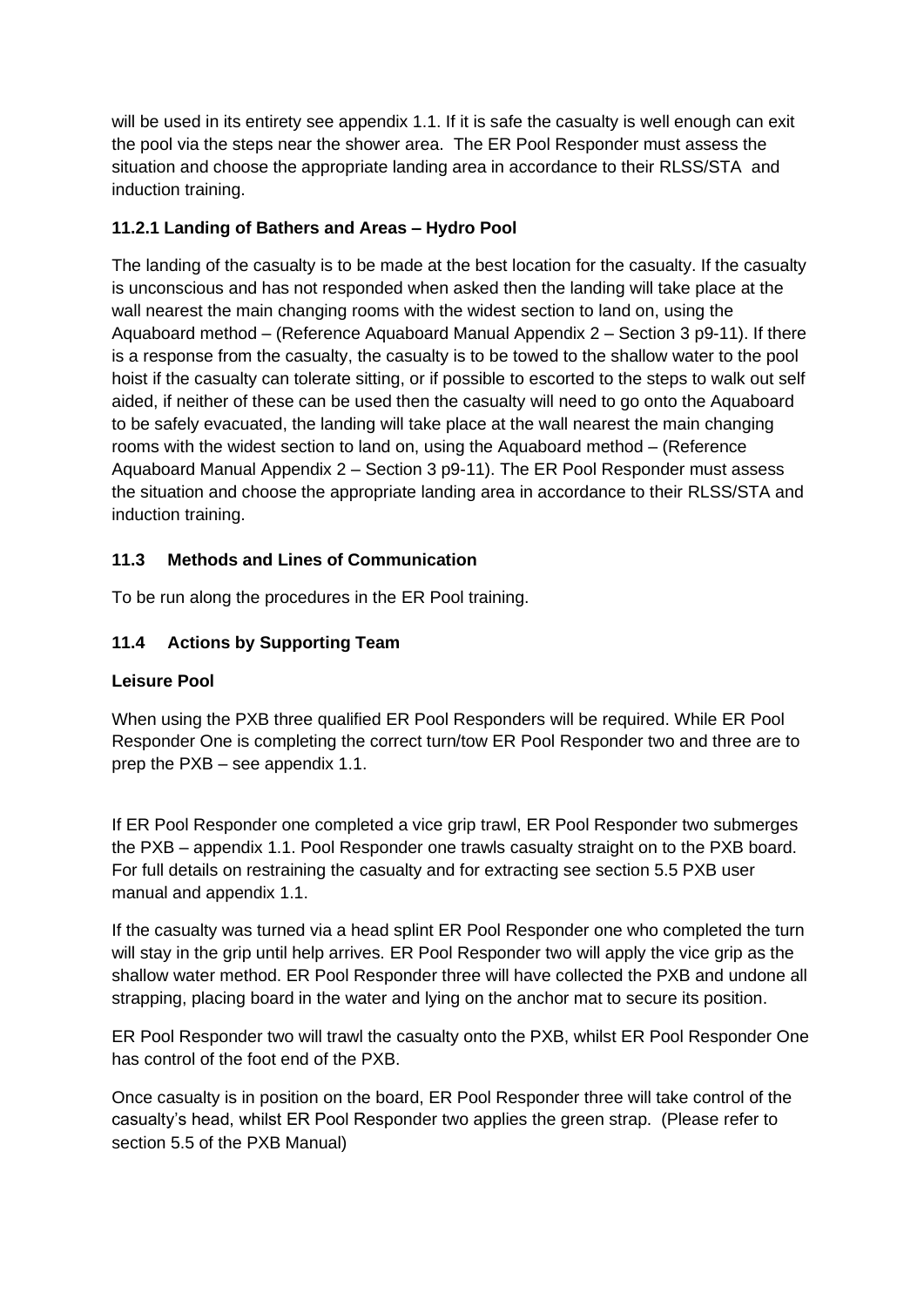ER Pool Responder two will then reapply the vice grip to the casualty, whilst ER Pool Responder three applies the head blocks (see PXB Manual Section 5.5)

ER Pool Responder two then applies all the other straps and exits the pool carefully to minimise water disturbance. (see PXB Manual section 5.5)

ER Pool Responder one stays with the casualty's feet in the water and the ER Pool Responder two and three are on poolside and the three responders then use the PXB to extract the patient from the pool (See PXB Manual page 6)

Other supporting staff are required to call for an ambulance, assist in CPR, get the AED or crowd control where necessary.

#### **Hydrotherapy Pool**

When using the Aquaboard – please have 5 qualified ER Pool Responders to assist.

Follow the full procedure for supporting staff in section 3 of the Aquaboard Manual p9-11

Aquaboard Manual is in Appendix 2

At least 5 people will be needed to lower the Aquaboard with a casualty on, to the floor. If during the rescue it is highlighted by any team member that they think the lift is not possible then the rescue can be paused either supported in the water, or resting on the poolside plinth area until the emergency services arrive.

If however, the casualty deteriorates for any reason, loses consciousness and stops breathing and has no pulse, the casualty will need to be taken to the floor as safely as possible on the board to commence CPR/Defib.

Other supporting staff are required to call for an ambulance, assist in CPR, get the AED or crowd control where necessary.

## **11.5 Safe Management of Spinal Injuries**

The rescuer is to be RLSS/STA ER Pool Responder with PXB and Aquaboard bolt on trained and all supporting staff to be trained in the same qualification. Clear communication between all persons involved, with the initial rescuer to be the one in charge. Procedure to be followed as trained in the ER Pool Responder PXB & Aquaboard bolt on.

#### **11.6 Managing Bathers**

If the alarm has been raised and the pool is to be cleared, a member of staff must take control of the other bathers. The best thing is to clear the pool in a manner not to disturb the water 'if the situation is SCIM' (Spinal Cord Injury Management) in turn not disturbing the casualty. Once everyone is out of the water all patients must be lead from poolside into the changing rooms away from the incident.

Another employee will explain to the patients the situation.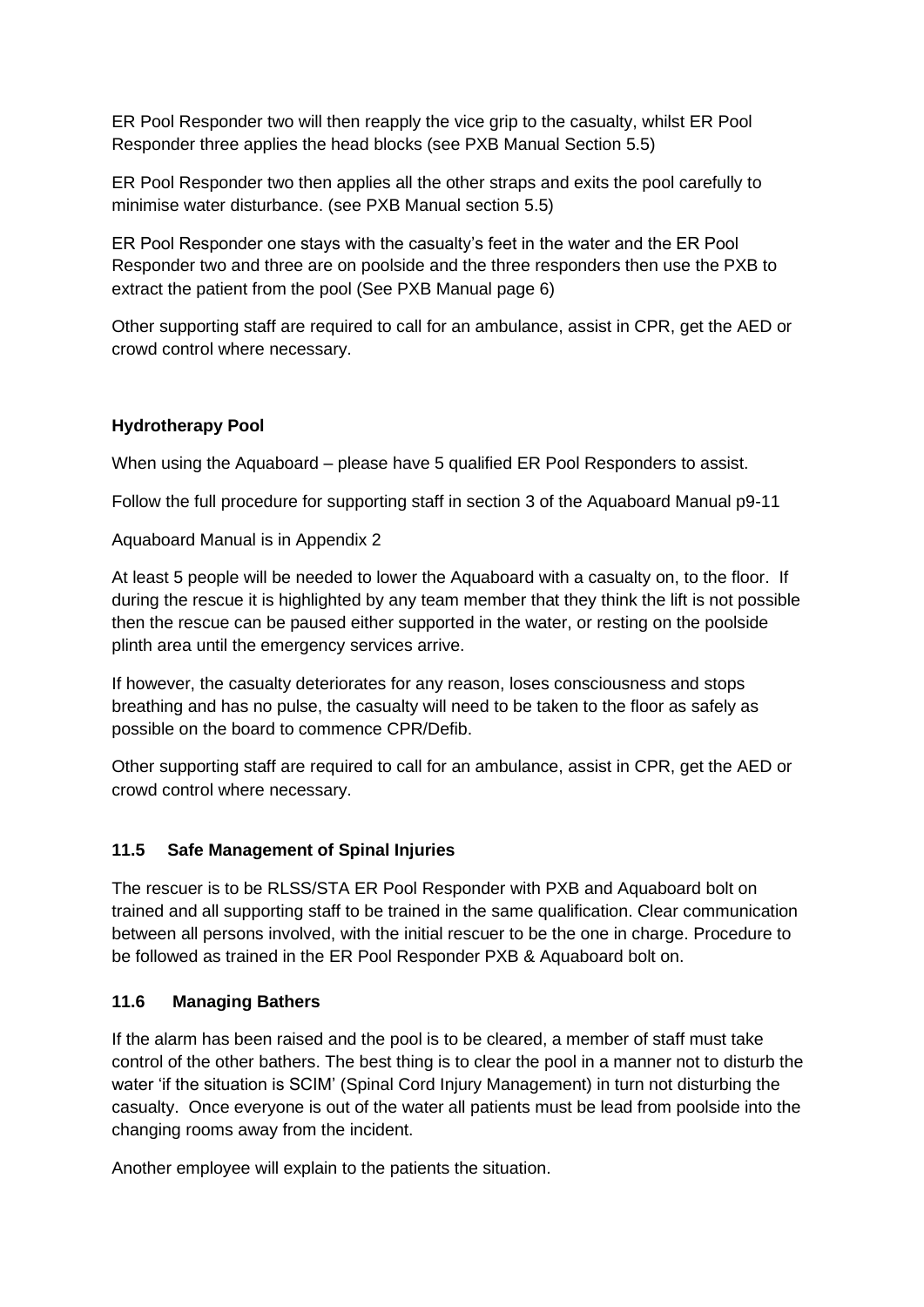# **11.7 Managing Emergency Services**

The person who phoned the emergency services must meet the ambulance outside the building showing them the way to the pool areas highlighting best access on and off the poolside.

The emergency services will have full access to all areas of the facility. From arriving at Lascelles Road and coming in via the Physiotherapy Department Fire Exit for any pool emergencies or suspected spinal injuries in the gym/sports hall/ pools/ physio department needing flat stretcher access. All Other emergencies can come via reception.

# **11.8 Accident Reporting**

All accidents must be reported and noted in the Accident Report book located in the Nurses Surgery.

In the event of a major incident, inform the Head Physio / Head Nurse/ Centre Manager/ CEO/ HOCs or Head of HR immediately in order for RIDDOR notification to take place – this must be completed within 10 days. Reportable incidents include fatality, specified major injury, dangerous occurrence or disease. The following is a brief on what to do in major injury/fatalities. For full details see 'Serious incident management system':

- Crime Scene
- Witness Statements
- Counselling facilities
- HSE
- No press contact including social media.

## **Faecal, Blood or Vomit Pool Water Contamination**

## **12 Lines of Communication**

When 'Pool Fouling' occurs the pool must be cleared and the Head Physio/Pool Plant Operator to be informed to assess the situation.

## **12.1 Action to Take in the Event of Pool Water Contamination**

In the event of pool contamination, the pool(s) must be cleared straight away for an assessment to be completed.

**Faeces** - If liquid faecal release should occur the pool should be cleared immediately and the chlorine levels raised to 3.0mg/l and allow 6 full turnover cycles (about 24 hours) of the pool water through the filters. Pool plant operator should backwash the filters before returning disinfectant levels back to normal. This is for reasons of public health and may lead to the pool been closed for a period of time. If suspected gastroenteritis then notify the Head Nurse to look after the patient and isolate them.

If extra microorganism testing of the water is needed – then this will be done.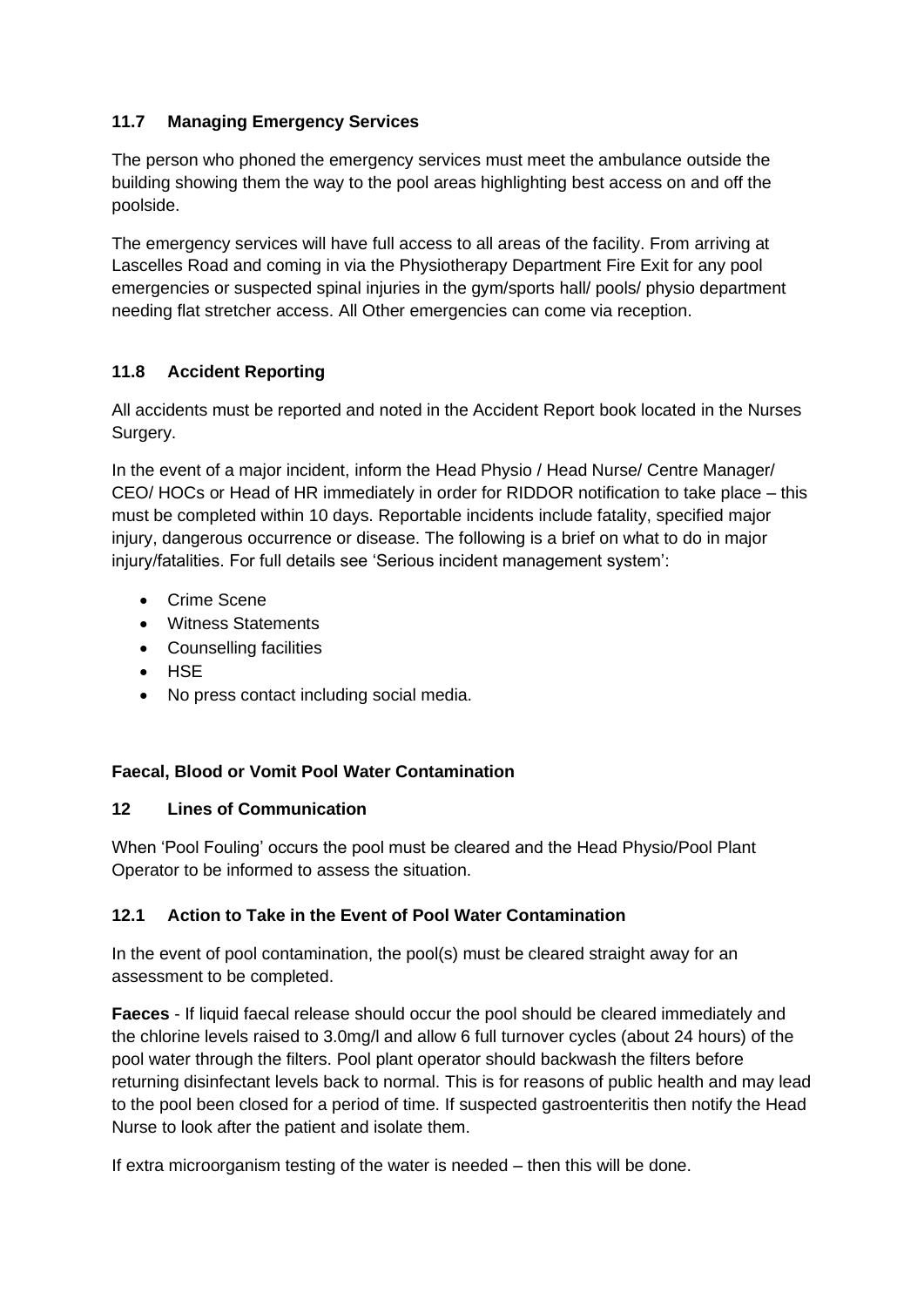Very small quantities of solid stools, which can be quickly and easily removed, clear the pool of bathers and advise them to shower thoroughly. Retrieve the solid stool with the net and pole (found in the pool plant room) wearing disposable gloves. Dispose of matter down the toilet on poolside, disinfect net and pole after use, dispose of gloves and wash hands thoroughly with soapy water. If chemicals are at the correct level in the contaminated pool then no further action is required.

**Blood** – small amounts will be dealt with by the pool disinfection system with no further action needed. Large amounts may require the pool to be temporarily cleared of bathers until the blood is dispersed and the disinfection system is utilised. Spillage on poolside should be dealt with using the bodily fluid disposal kit – provided in the leisure plant room and the physio store room (full instructions are provided with the kit)

**Vomit** - The pool should be cleared immediately of bathers and advise them to shower thoroughly. Any contaminated clothing must be put into red laundry bags (located in the spillage kit and physio store room).

Any quantities of solid particles which can be quickly and easily removed, retrieve the solid particles with the net and pole (found in the pool plant room) wearing disposable gloves. Dispose of matter down the toilet on poolside, disinfect net and pole after use, dispose of gloves in the yellow clinical waste bags and wash hands thoroughly with soapy water.

Increase disinfectant levels - the chlorine levels raise to 3.0mg/l and allow 6 full turnover cycles (about 24 hours) of the pool water through the filters. Pool plant operator should backwash the filters before returning disinfectant levels back to normal. May need to vacuum the pool (Pool Vac only to be used by Pool Plant Operators following the safe system of work). This is for reasons of public health and may lead to the pool been closed for a period of time. If suspected gastroenteritis then notify the Head Nurse to look after the patient and isolate them.

If extra microorganism testing of the water is needed – then this will be done.

## **12.2 Employee Roles and Responsibilities in the Event of Pool Water Contamination**

The ER Pool Responder(s) on duty are responsible for clearing the pool(s) and making sure all patients are safe on poolside until either admission is allowed back in the water or admission is stopped and everyone is led in to the changing rooms.

The Head Physio/Pool Plant Operator will decide whether the pool should be closed for cleaning or temporarily closed while the cleaning takes place.

# **12.3 Who to Contact Internally and Externally in the Event of Pool Water Contamination**

For all contamination contact the Head Physio/Pool Plant Operator. For Diarrhoea & Vomiting also contact Head Physio/Pool Plant Operator & Head Nurse.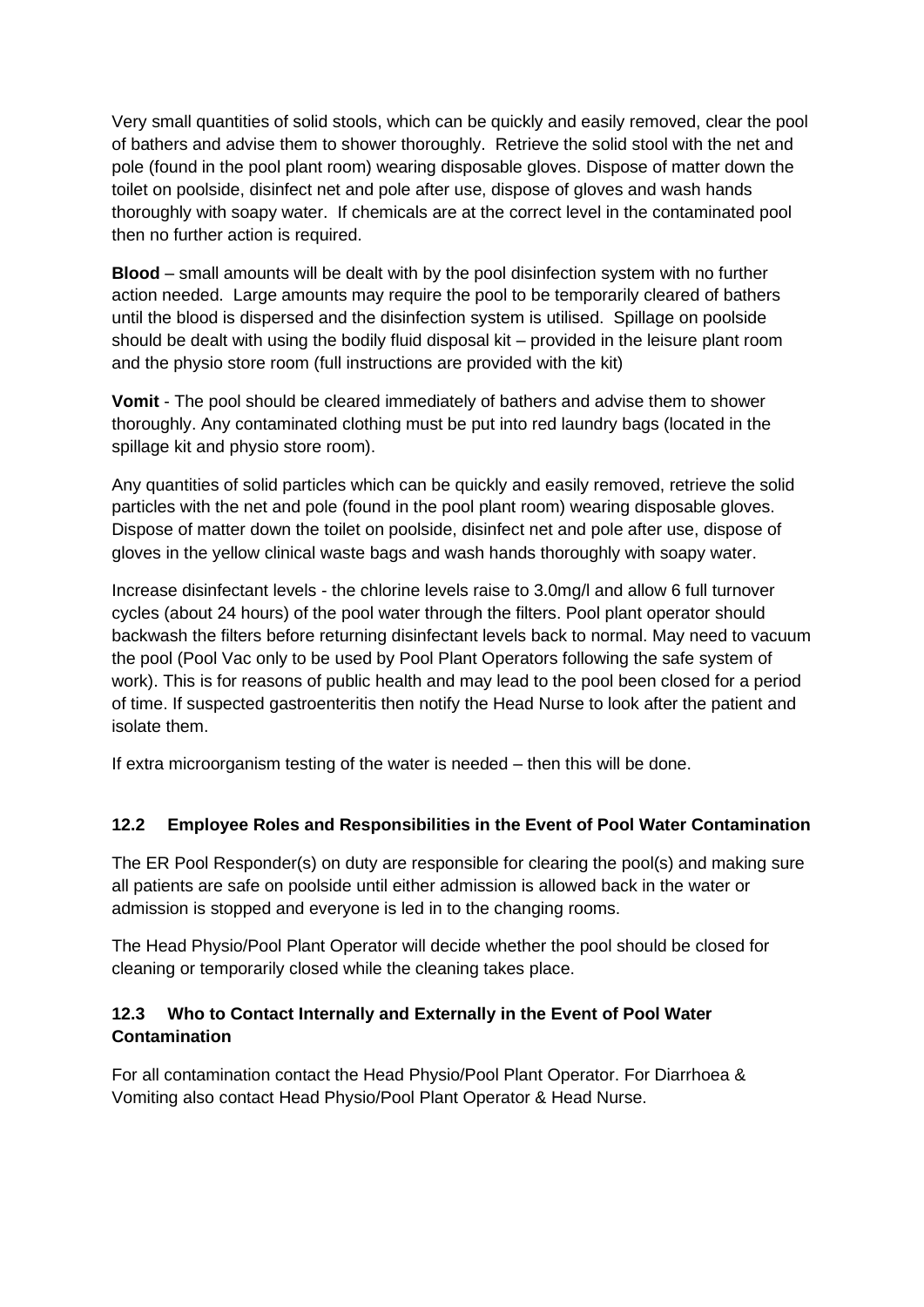## **12.4 Dealing with the Public and Communication**

In the first instance communication with patients is key. The ER Pool Responders will be the ones to empty the pool and to answer any questions if anyone asks why the pool has been cleared. Once the pool has been cleared, if it looks likely the pool will not be re-opened, the patients will be informed and asked to get changed.

#### **12.5 Showers**

If patients require a shower due to contamination from the pool fouling this must be done in a controlled fashion. Employees must make all patients queue and take it in turns.

#### **12.6 Reducing Contamination**

Within the facility there is educational leaflet informing the patients on the benefits of going to the toilet and showering before use of the pool, located in the blue book (See Appendix 3). Brightwater encourage swimming lessons children to shower and use the toilet before pool use.

#### **12.7 Pool Closure Requirements**

The pool will be closed when the pool water has been contaminated to the point it puts people's health at risk If closure will affect the swim school renting the space – please inform Brightwater asap (contact details in pool testing room and in NOP Section 11) and HoCS.

#### **Dealing with Needles and Sharps**

#### **13 Making the Area Safe**

If any needles or sharps have been found and require moving and disposing of an employee **MUST** wear PPE (gloves) and put into the sharps bin located in the Physiotherapy Department, with thorough hand cleaning afterwards.

#### **13.1 Sharps Kit**

The sharps bin is located in the Physiotherapy Department on the Acupuncture Trolley.

#### **13.2 Personal Safety**

PPE must be worn at all times when dealing with sharps and needles and is provided to all employees. If any needles/sharps are found where public can gain access an accident report form must be filled out as a 'near miss' incident.

#### **13.3 Safe Disposal**

All sharps and needles need to be placed in the sharps bin located within the Physiotherapy